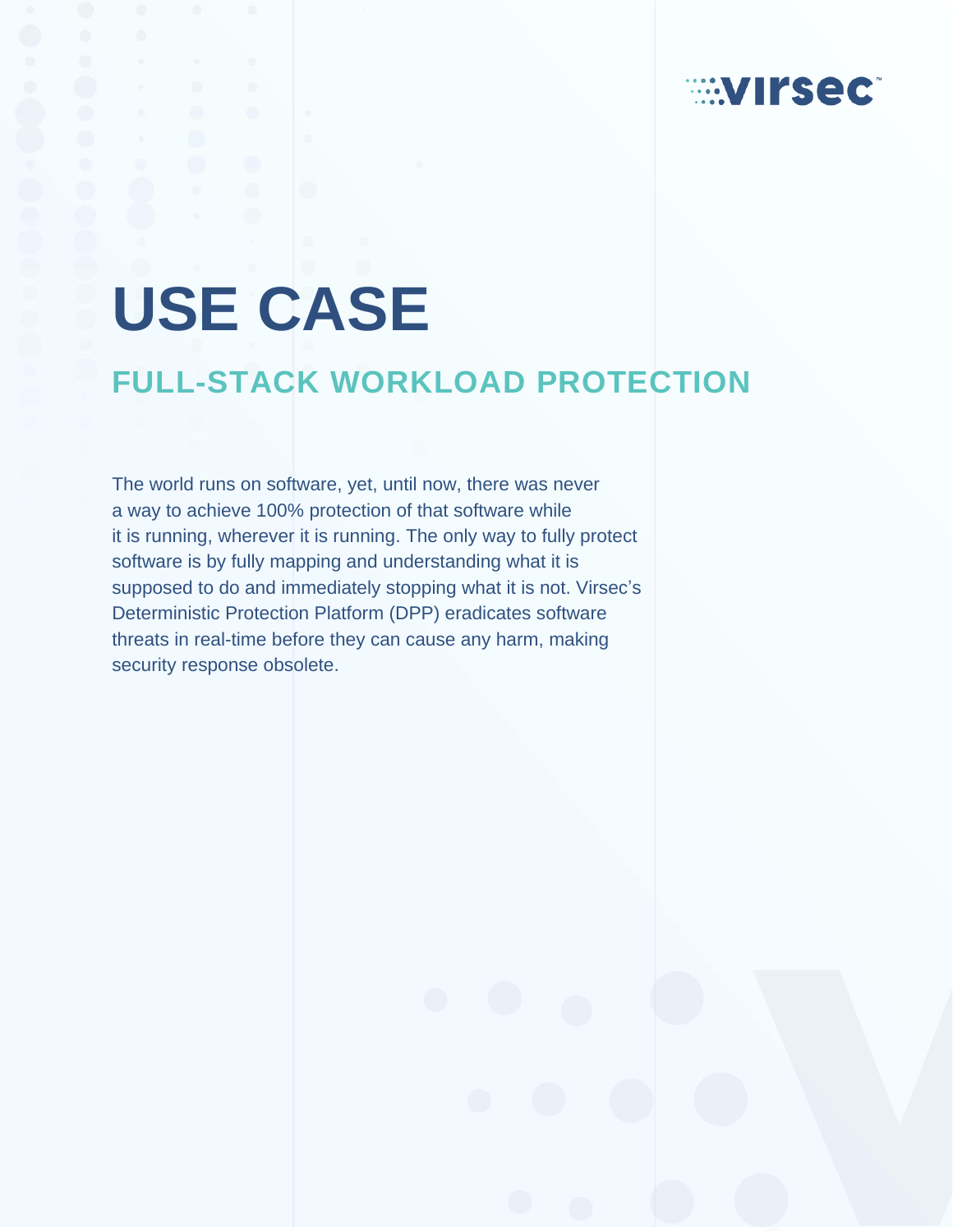## **Runtime protection for workload makes cyberattacks irrelevant**

Enterprise application workloads are becoming more granular, distributed, and complex. With thousands of workloads deployed across VMs, bare metal, containers, and serverless environments, security and risk management teams struggle to maintain consistent, accurate, and in-depth workload visibility and protection.

## **How equipped are you to protect your most vital workloads?**

Many organizations find that implementing dynamic workload protection for ever-changing applications remains difficult. Existing security tools such as EDR/XDR/EPP/WAF are based around probabilistic methodologies that are founded on the principles of detection & response which cannot prevent attacks as they occur. They require manual human intervention which causes lengthy delays allowing for dwell-time & lack full protection capabilities. These legacy solutions responsive actions require analytics to establish application behavior baselines that are impossible to garner even with strong DevOps practices, AI capabilities, and real-time visibility across the infrastructure.

Although considered necessary for good hygiene and automation, controls rooted in indicators of compromise, that examine data outside of runtime leaves vital workloads at high risk.

#### **CHALLENGES WITH COMMON WORKLOAD PROTECTION SOLUTIONS**





1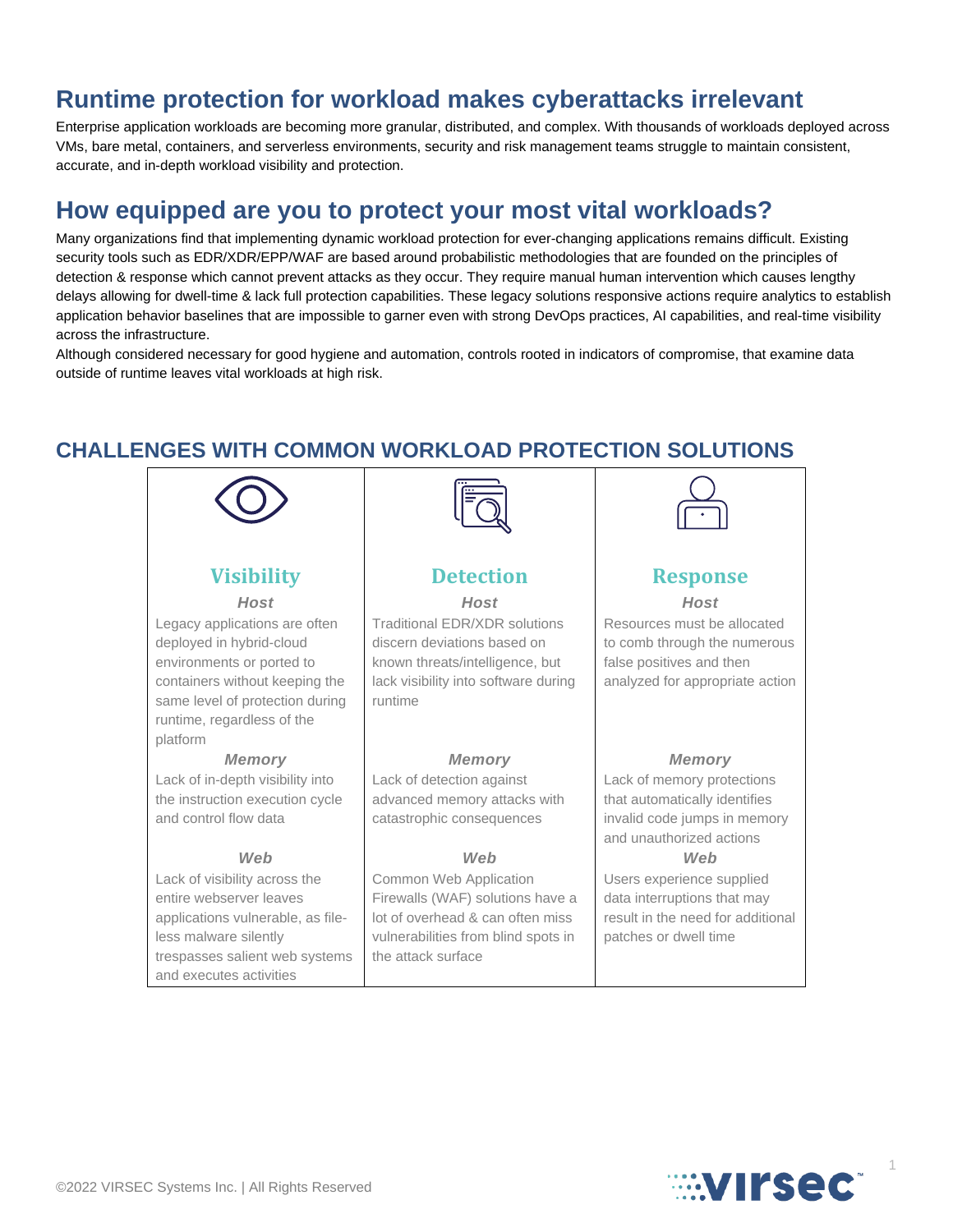# **Comprehensive protection from inside the workload**

Virsec provides a new means of protecting workloads with zero tolerance for risk, exposure, and resource overload. Our Deterministic Protection Platform™ ensures comprehensive protection across the entire software stack (web, host, and memory) at runtime as code executes. And it does so continuously throughout the production lifetime, without the need to establish behavior baselines from an ever-evolving application and stops attacks in real-time.

DPP uniquely delivers primary server workload protection controls including strict application allow-listing supplemented with advanced memory protection and breach prevention capabilities that harden software wherever it's deployed. Our proven technology is the only solution to protect against exploits targeting vulnerabilities in application or trusted processes and threats built entirely in memory. Modern web security requires a deeper level of web defense that is more precise. DPP is the only solution with built-in web protection to accurately counter complex web attacks that challenge external rule-based filtering, Data Loss Prevention, anti-malware, and bot

#### **Deterministic Protection Platform (DPP)**





**Virsec Memory Protection**

**Virsec Host Protection**

**Virsec Web Protection**

defense services. DPP offers rich capabilities to defend against the broadest range of attacks at the web, host and memory layers, with unprecedented precision as exploits unfold early in the attack sequence, so dangerous attacks never execute.

# **DPP delivers solid protection**

## **wherever your applications live**

Deterministic protection capabilities delivered by Virsec cover web, host, and memory with a contextual understanding of the underlying business logic and the expected application execution flow, stopping in real-time and with precision even the most advanced attacks across the entire application attack surface.



#### **Complete visibility**

Maps application and expected runtime behavior in minutes then monitors execution as code executes



# **Reliability and integrity**

Guards process memory and process flow to ensure no malicious code executes and services run as intended



#### **Continuous Protection**

Automated defensive action that stops known and never-before-seen attacks in milliseconds automatically without human effort

# **Protect in True Runtime**

With our platform runtime protection is more than information characterizing the workload or container's runtime information and all events logged. Runtime is the essence of deep visibility and control across the software stack as it executes delivering a deterministic approach to threat detection focused on core application components, with the most immediate responsive actions that harden vulnerable software for assurance that your application only runs as it should and no malicious code ever executes, as delivered in our Virsec Host Protection solution. With activation of Virsec Host Protection capabilities, you gain the foundation for achieving 100% application protection.

# **Prevent dangerous exploits from escalating**

Deterministic Protection Platform delivers the most effective controls capable of shielding unpatched vulnerabilities and safeguarding files, executables, processes, libraries, kernel commands that allow attacks to build evasively in the core of the system as code executes. The deep visibility activates deterministic runtime protection capabilities to counter dangerous attempts to misuse or exploit trusted, authorized components in real-time as events happen. Thus, it renders attacks like PrintNightmare, or those which affect supply chains, target known and yet-to-be discovered CVE's or give way to remote code executions obsolete, so applications only execute as intended and never give up data and execute malicious transactions.